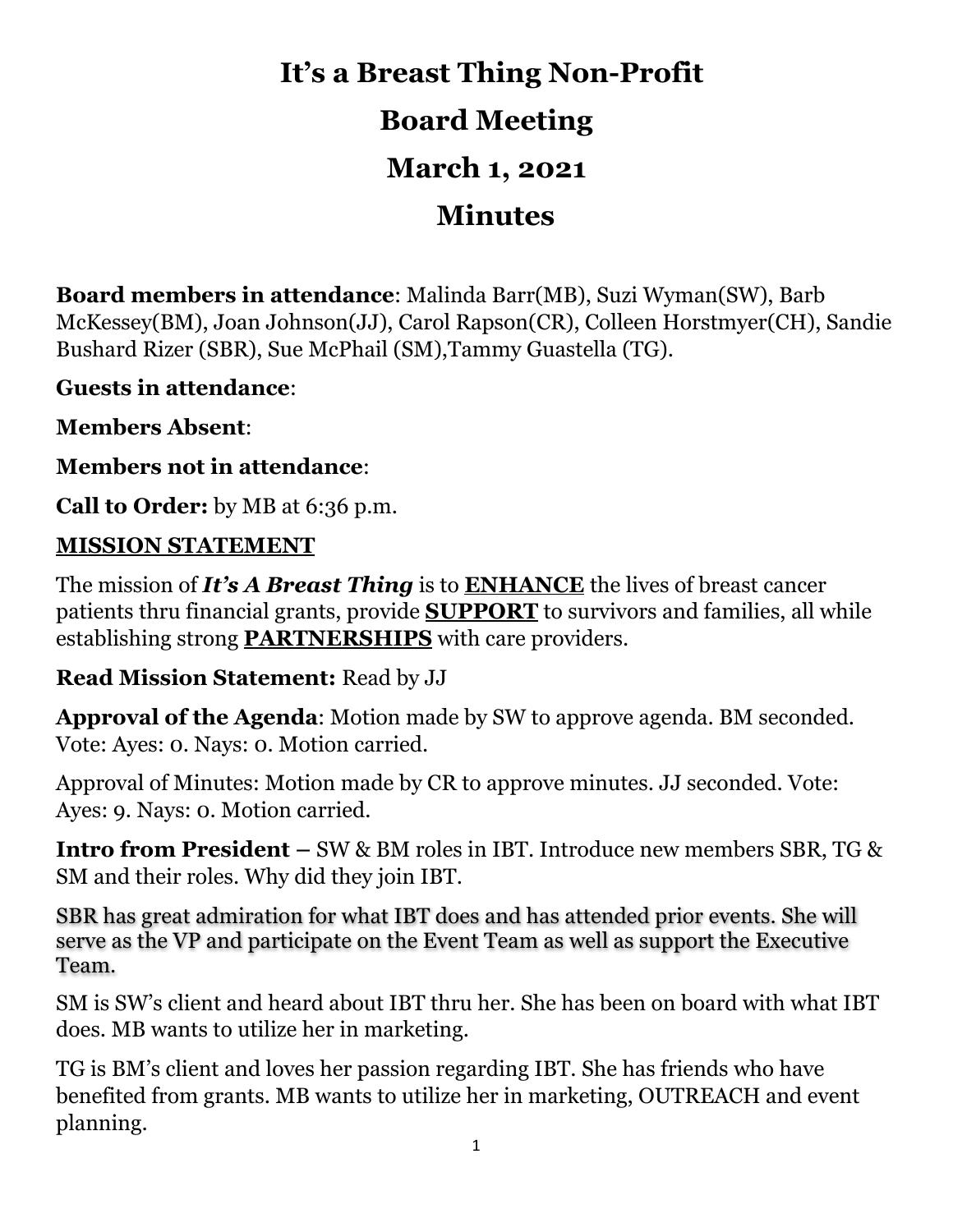CR was asked by LaKeeya Tucker to be on the panel at one of the events. She knew that she could do something to help IBT. She will work with Dr's for contributions, and sponsors.

Treasurer is needed to run day to day operations, work with SW on grants, BM on event and sponsorship dollars coming in and going out. Will do quarterly reports. We will hire a CPA to file returns.

SW & BM will co-ordinate event with 3-5 people on the event committee. SW will continue working with Irene on grants. They both are voting bodies on the board and will be involved in pr, tv and social media.

TG has new email: [Tguastella@outlook.com](mailto:susanemcintosh@gmail.com.) 

Standing Team Reports are due the Monday BEFORE the board meeting. Please email to CH @bravesfan49@yahoo.com.

#### **Financial Report: Quarterly**

#### **Standing Team Reports:**

**EXECUTIVE Team:** MalindaB, SuziW, BarbM, SueM, SandieBR, ColleenH, TBA Treasurer.

#### **MARKETING Team:** SuziW, SueM, JoniJ, J&J from mConnections

- 1. Fundraising campaign continues thru March
	- a. SW continues working with Jessica & Julie.
	- b. Judy sent pictures of deliveries of #SmallActs baskets
	- c. Additional testimonials & pictures for next month's social media post
	- d. SW wants better graphics/flashy content/eye catching on marketing

#### **DEVELOPMENT Team**: MalindaB, CarolR, SandieBR

#### **GRANT Team:** SuziW, IreneP, Treasurer

- 1. 8 awarded since February 1, 2021
- 2. 32 apps approved and waiting to be awarded
- 3. 8 apps ready for Irene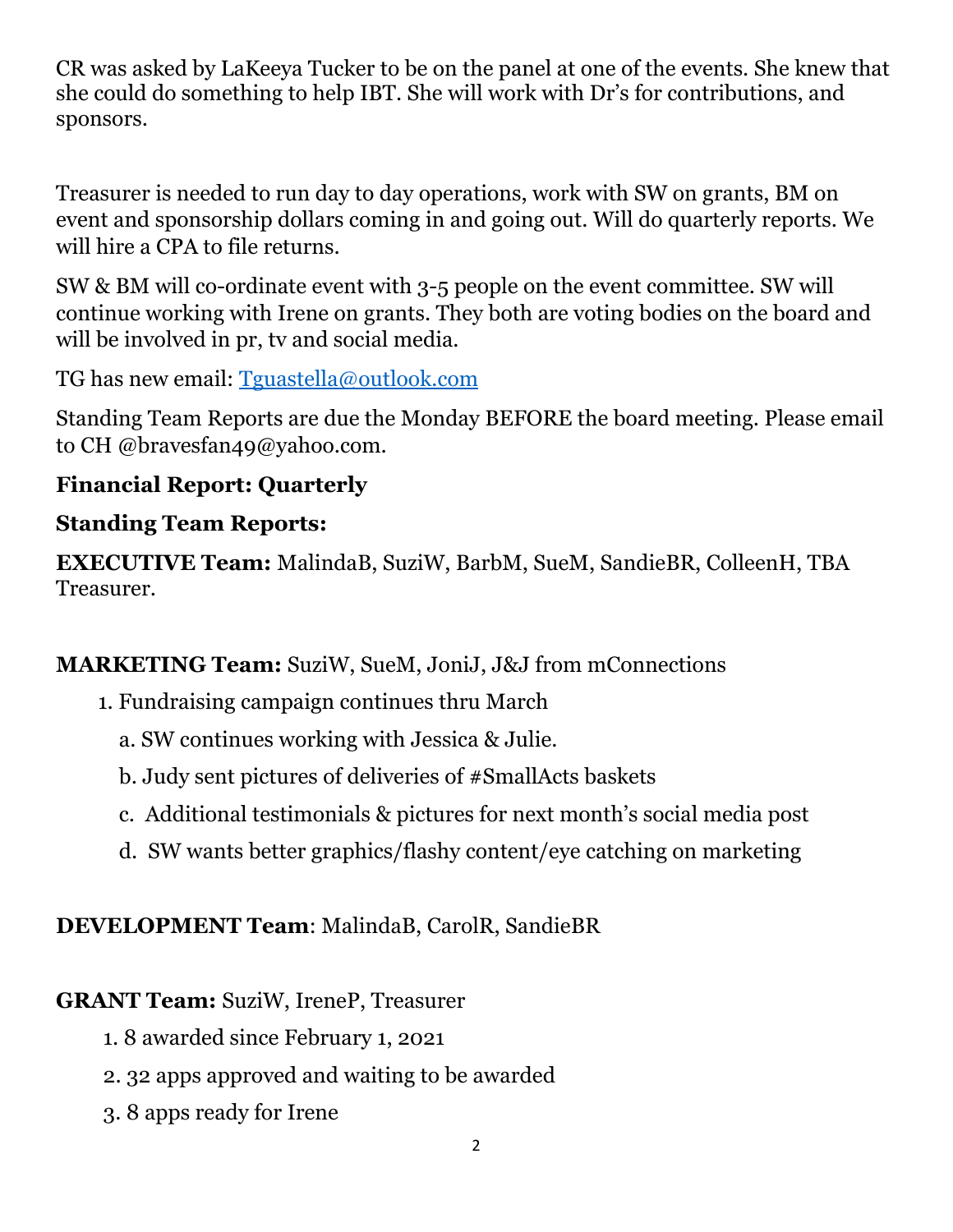**Grant Total:** 335 issued to date.

MB continues working with YMCA on partnership for support groups & health/ wellness. All Y's have to approve partnership. Possibly mid to late summer or fall before any decision.

MB wants any monies received to go directly towards grants. We need to raise \$100,000 - \$160,00 per year to keep issuing grants. Event should generate \$30,000- \$40,000.

When the budgets are established, a fundraising plan will be put in place.

Email to health care providers explaining IBT's current situation, what we are doing now, what we have done over the past year, what we need from them.

#SmallActs is delivering baskets to Compass Health but should this continue? They have never given any big money to IBT, only \$500 as calendar sponsor. They should be contributing a higher amount.

#### **OUTREACH Team**: JoniJ, BettyN, JudyT

- 1. Local Contact Campaign C2 team made 18 local contacts and it was successful. One of the contacts was Catholic Charity Services.
- 2. RSVP is a Lansing based volunteer group made up of senior citizens. Betty contacted them and they helped in preparing materials. JJ recommends using them for the event.
- 3. Q & A IBT Board/OUTREACH monthly review is helpful. Shows where grants and providers are coming from. Team would like "Stay in Touch Y or N" added to the application. This would allow ongoing communication between IBT and them. Also, add how they want to communicate, phone, text or email. MB asked SW for it to be added. When this information is collected, add the contact info to the spreadsheet and OUTREACH will keep in contact throughout the year. This should be added to the website first. JJ wants to contact grant recipients and BM will remain the point person for the calendar girls.
- 4. Grant Application (see above comments)
- 5. IBT Board Minutes OUTRTEACH team would like to receive board meeting minutes. MB suggested JJ share minutes at their meetings, which JJ does. The minutes will be available on the website and accessible to everyone.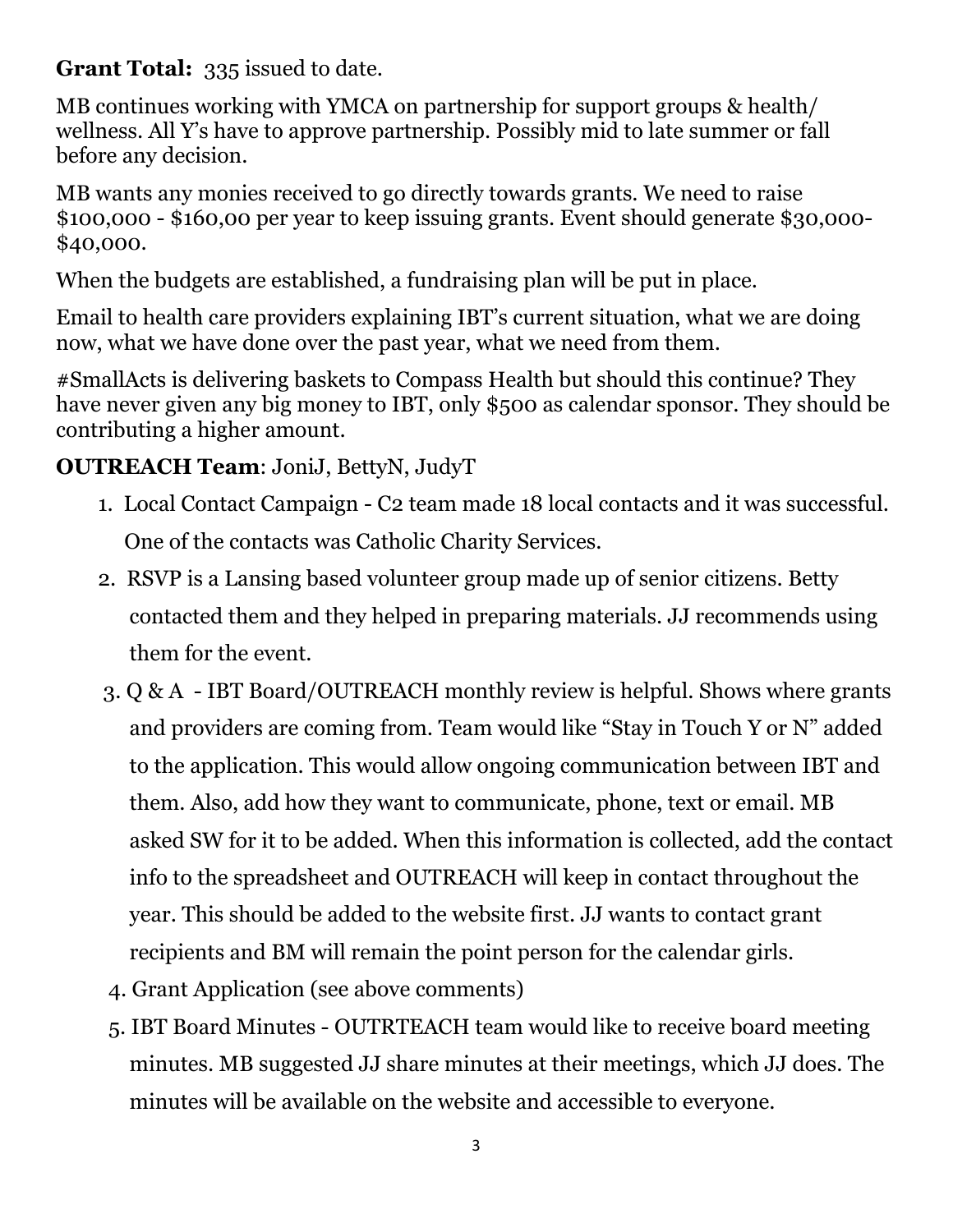- 6. Who to pursue Should OUTREACH pursue grants as they did in December? Members feel they are giving false hope to applicants. MB stated OUTREACH not only get grants but they distribute applications, raise money, volunteer for event and connecting OUTREACH with other sources.
- 7. Social Media Members do not feel connected. They want communication about fundraising in a timely manner so they can participate and get a better' understanding of what is happening.
- 8. #SmallActs Dropoff campaign doing well, gift cards were dropped off at 11 locations in 4 counties. Judy had a question as to whether or not funds will continue to be available so #SmallActs can continue doing their work. MB says there will be funds and their budget is included in OUTREACH but they are a separate line item. Funds can be used as JJ sees fit and she will notify the board but does not need board approval.

 to cut down on expenses, MB suggested putting their forms on a flash drive and give it to the contact person. When forms are updated/changed, save the file and send it electronically to them and they can save it on the flash drive.

#### **Event Team:** TammyG, BarbM

First event meeting is March 15<sup>th</sup>. BM & TG will put a punch list together. Event should be planned as an in-person event but plan a virtual version also. If attendance will be limited we need fundraising options. The education part needs discussion and CR is taking the lead on this.

**Old Business:** Continue looking for Treasurer

**New Business:** New board members

#### **Next Meeting**

Monday, April 5, 2021 Via Zoom

Call for Adjournment – MB